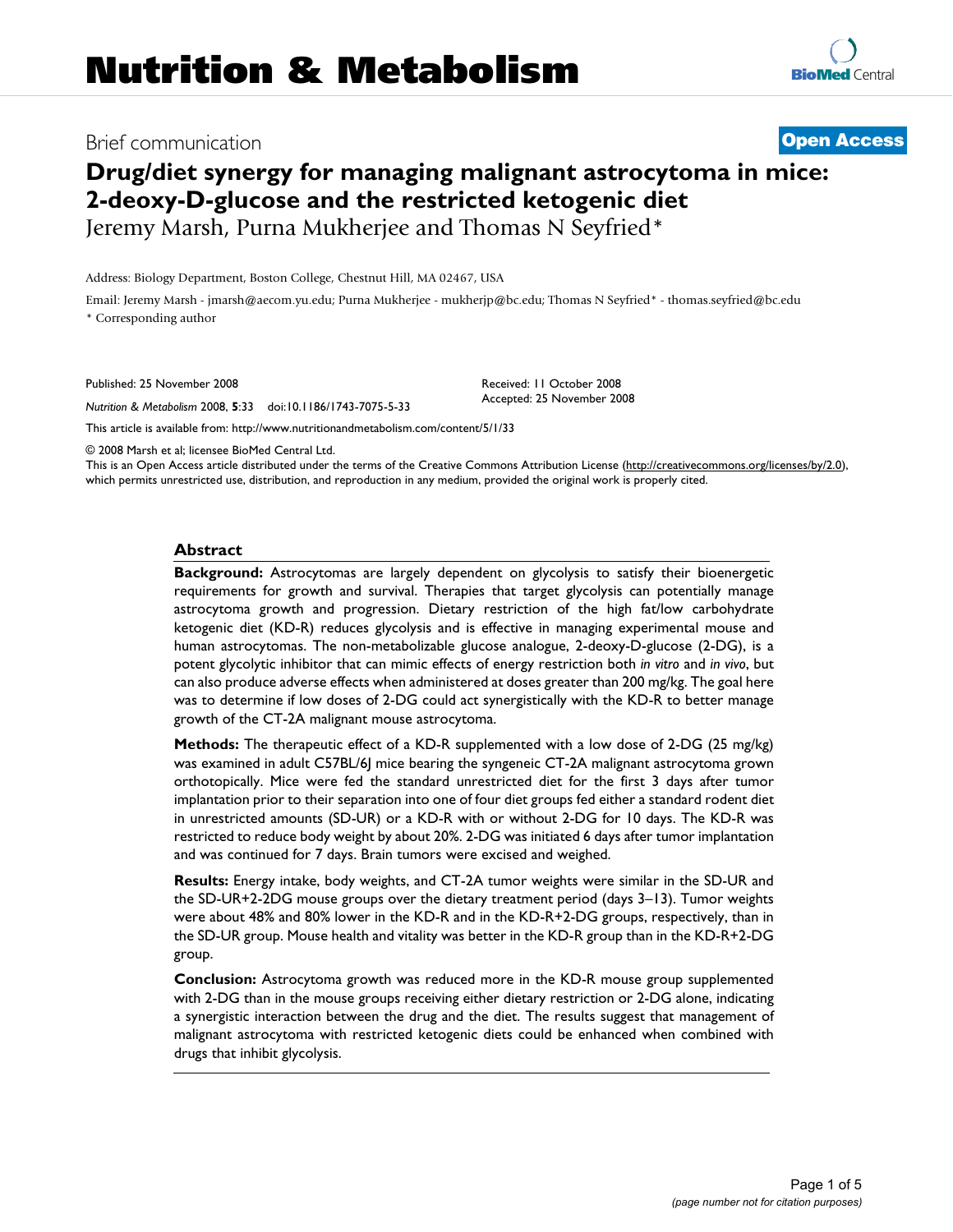# **Background**

Malignant astrocytomas represent a leading cause of cancer-related death [1-4]. The inability to effectively manage these tumors has been due in part to the unique anatomical and metabolic environment of the brain that prevents the complete resection of tumor tissue and impedes the delivery of therapeutic agents [5]. In contrast to normal brain cells, which can metabolize both glucose and ketone bodies for energy, brain tumors have a reduced capacity to metabolize ketone bodies and, like most malignant tumors, depend heavily on glycolysis for their metabolic energy according to the Warburg cancer theory [6-9]. Hence, therapies that can exploit the differences in energy metabolism between normal brain cells and brain tumor cells should be effective for tumor management [5,6,9].

The high fat/low carbohydrate, ketogenic diet (KD) has antiepileptic, anticonvulsant, and other neuroprotective effects in rodent disease models and in humans [10-17]. A reduction of circulating glucose levels coupled with an elevation of circulating ketone levels is thought to underlie the therapeutic effects [13,18,19]. Studies in children and in experimental brain tumor models showed that the KD administered in restricted amounts (KD-R) is effective in managing tumor growth and in extending survival [15,18,20]. The non-metabolizable glucose analogue 2 deoxy-D-glucose (2-DG) is a potent glycolytic inhibitor that can replicate effects of glucose deprivation in normal cells and in cancer cells both *in vitro* and *in vivo* [21-25]. 2- DG is readily transported into cells and is phosphorylated by hexokinase, but cannot be metabolized further and accumulates in the cell. This leads to ATP depletion and the induction of cell-death. In this regard, 2-DG has been described as a CR-mimetic, a drug that mimics some aspects of calorie restriction [21,26]. Treatment of cancer patients with relatively high doses of 2-DG (greater than 200 mg/kg) was largely ineffective in managing tumor growth [27-29]. Side effects of 2-DG included elevated blood glucose levels, progressive weight loss with lethargy, and behavioral symptoms of hypoglycemia [23,27- 29]. Reports that the ketogenic diet could be neuroprotective against hypoglycemic injury [12,16], and that it could also inhibit brain tumor growth by reducing glucose metabolism, suggest that combining the KD-R with low doses of 2-DG (e.g. 25 mg/kg BW) might improve the efficacy of the diet as an anticancer therapy. In the current study, the effects of a KD-R supplemented with a low dose of 2-DG were examined in adult C57BL/6J mice bearing the syngeneic CT-2A malignant astrocytoma grown orthotopically.

# *Mice and Experimental Astrocytoma*

Mice of the C57BL/6J (B6) strain were obtained from the Jackson Laboratory (Bar Harbor, ME, USA) and were propagated in the Boston College Animal Care Facility as previously described [30]. Adult male mice (~14 weeks of age) were used in this study and were housed individually in plastic cages with filter tops containing Sani-Chip bedding (P.J. Murphy Forest Products Corp., Montville, NJ, USA). The syngeneic malignant mouse astrocytoma was implanted into the cerebral cortex as previously described [31]. The procedures for animal use were in strict adherence to the NIH Guide for the Care and Use of Laboratory Animals and were approved by the Institutional Animal Care Committee at Boston College. Other husbandry conditions were as previously described [30].

### *Dietary Regimens, Body Weight, and Food Intake Measurements*

Two types of dietary regimens were employed in the study: the standard PROLAB RMH 3000 chow diet (SD) (Lab Diet, Richmond, IN, USA) and the lard-based ketogenic diet (KD) (Zeigler Bros., Inc., Gardners, PA, USA). All mice received PROLAB RMH 3000 chow prior to tumor implantation. The SD contained a balance of mouse nutritional ingredients and delivers 4.1 kcal g<sup>-1</sup> gross energy, where fat, carbohydrate, protein, and fiber comprised 55, 520, 225, and 45 g  $kg<sup>-1</sup>$  of the diet, respectively. The KD also contained a balance of mouse nutritional ingredients. According to the manufacturer's specification, the KD delivers 7.8 kcal  $g^{-1}$  gross energy, where fat, carbohydrate, protein, and fiber comprised 700, 0, 128, and 109 g  $kg<sup>-1</sup>$  of the diet, respectively. The fat in this diet was derived from lard and the diet had a ketogenic ratio (fats: proteins + carbohydrates) of 5.48:1. Body weight and food intake of all mice was recorded daily (1:00 PM – 3:00 PM). Water was provided *ad libitum* for all mice.

All mice were fed the standard diet unrestricted for the first 3 days after tumor implantation. They were then separated into one of four diet groups fed either the standard diet in unrestricted amounts (SD-UR) or a KD-R with or without 2-DG (25 mg/kg) for 10 days. The four groups were matched for body weight  $(\sim 28.8 \text{ g})$  prior to the initiation of the dietary regimens. Low dose treatment with 2- DG was initiated 6 days after tumor implantation and was continued for 7 days (Fig. 1B & Fig. 1C). The feeding paradigms for the KD-R and KD-R+2-DG groups were designed to reduce mouse body weights by ~20% relative to values recorded before the diets were initiated (3 days after tumor implantation). All mice were euthanized 13 days after tumor implantation.

# **Results and discussion**

Our goal was to determine if low doses of 2-DG, when administered together with the KD-R, might produce synergistic effects. As our preliminary results showed that 2- DG at doses exceeding 250 mg/kg produced adverse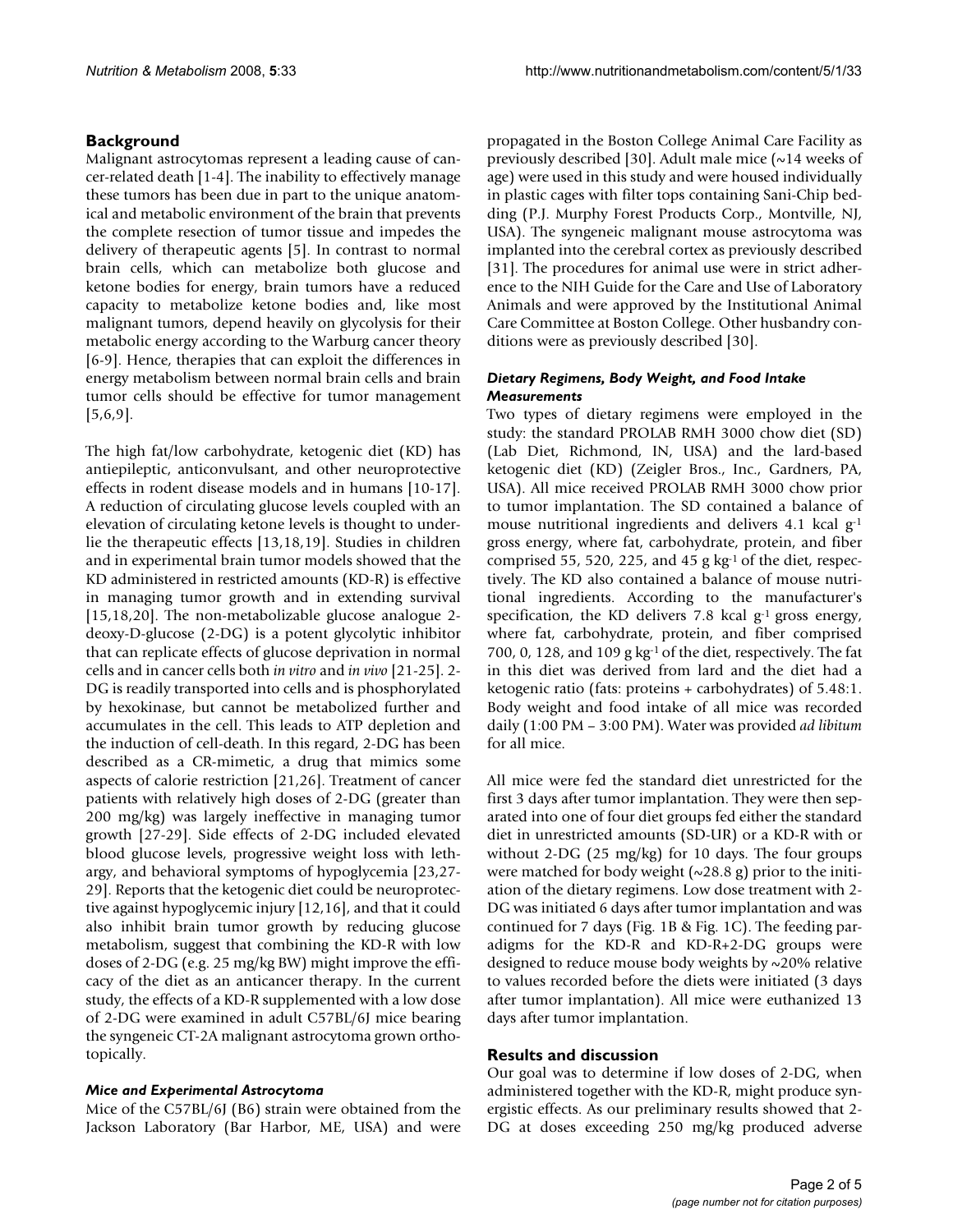

Influence of the restricted ketogenic diet with (**Figure 1 C**), and on cumulative survival (**D**) in mice bearing the orthotopically or without 2-DG on total energy intake ( implanted CT-2A malignant astrocytoma **A**), body weight (**B**), tumor growth **Influence of the restricted ketogenic diet with or without 2-DG on total energy intake (A), body weight (B), tumor growth (C), and on cumulative survival (D) in mice bearing the orthotopically implanted CT-2A malignant astrocytoma.** All mice were fed the standard high carbohydrate rodent diet in UR amounts for the first 3 days after tumor implantation prior to their separation into one of four diet groups (n = 5–11 mice/group) fed either SD-UR or a KD-R with or without 2-DG (25 mg/kg) for 10 days. The four groups were matched for body weight. 2-DG was initiated 6 days after tumor implantation and was continued for 7 days (**B** &**C**). As shown in (**B**), the feeding paradigm for the KD-R and KD-R+2- DG groups was designed to reduce body weights by  $\sim$ 20% relative to values recorded before the diet was initiated (3 days after tumor implantation). The average total energy intakes in (**A**) represent the number of kcals consumed by the indicated group over the dietary treatment period (day 3 to day 13). All values are expressed as the mean ± S.E.M. In (**A** &**C**), average values for the indicated group are significantly less than the average value for the SD-UR group at  $**$  P < 0.01. The mean value for the KD-R+2DG group is significantly lower than the mean value for the KD-R group at  $\dagger$  P < 0.01. No significant differences were observed between the SD-UR and SD-UR+2DG groups throughout the study. For (**D**), the number of tumor-bearing mice that were alive in each group at the conclusion of the study is listed as a ratio above each solid vertical bar (e.g. the "6/ 11" indicates that 6 of the 11 original mice were alive at the end of the study in the associated group).

effects to include weight loss, anorexia, and death (data not shown), we chose 2-DG at a dose of 25 mg/kg because this dosage did not alter food intake or body weight in tumor-bearing mice fed the KD-R compared with mice fed SD-UR. The therapeutic effects of dietary restriction arise largely from caloric restriction *per se* and not from the restriction of any specific dietary component such as proteins, vitamins, mineral, fats, or carbohydrates [15,32-34]. We did not include an unrestricted KD (KD-UR) group or a KD-UR+2-DG group in the study because we previously showed that the rate of tumor growth in mice fed an unrestricted KD is similar to that of mice fed SD-UR [15]. Moreover, unrestricted feeding of either the KD or standard high carbohydrate diets maintains high glucose levels, which provokes tumor angiogenesis and growth [5,32,35,36]. Restricted KDs maintain higher circulating ketone body levels and equally low glucose levels as restricted high carbohydrate standard diets [13,18]. Administration of the KD in restricted amounts also reduces adverse effects of the diet's high fat content, as fats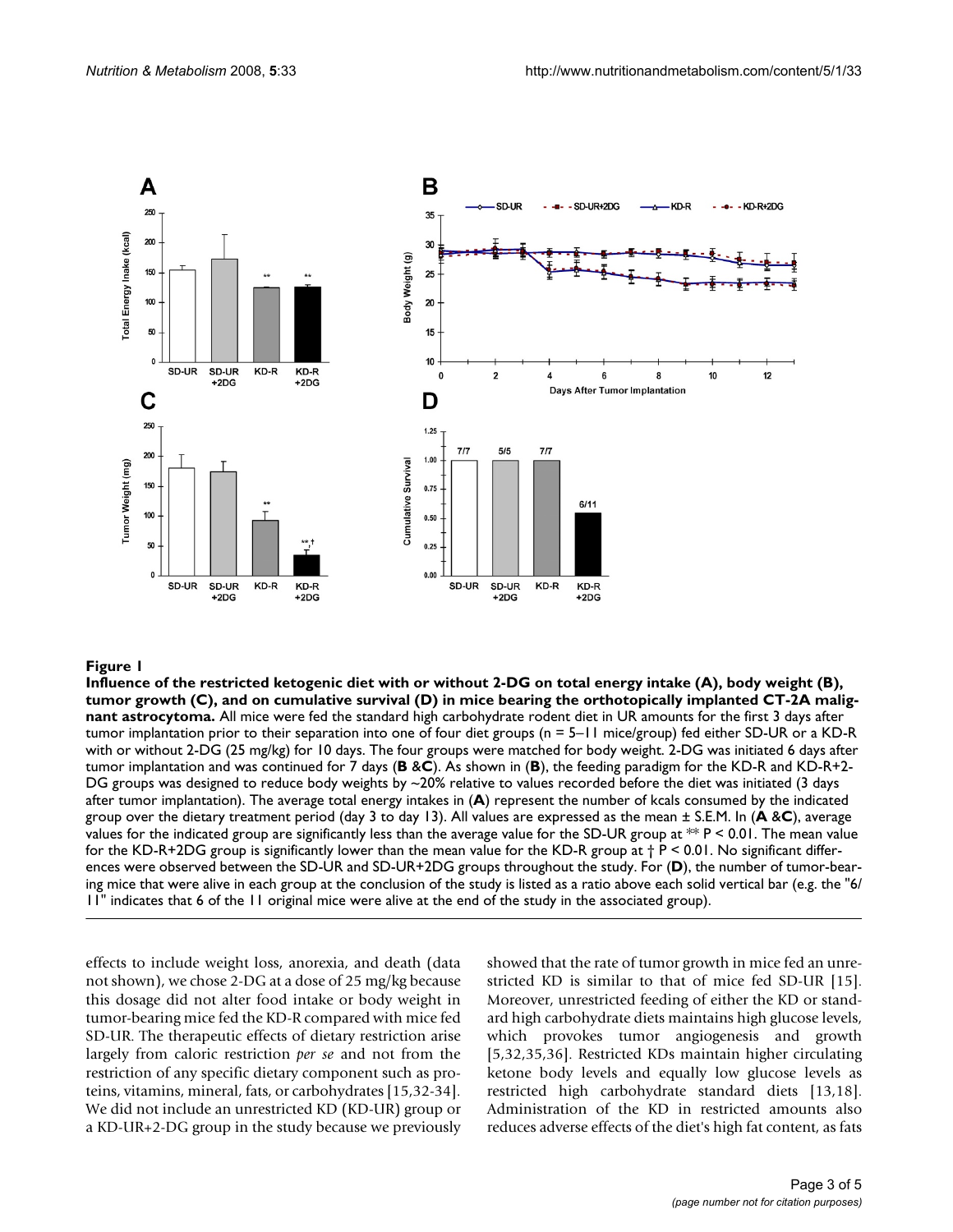are rapidly converted to ketone bodies for tissue energy metabolism [13]. Hence, we consider a restricted KD more therapeutic for brain cancer management than restricted high carbohydrate/protein diets. In contrast to 2-DG, which primarily reduces glycolysis through inhibition of hexokinase activity, dietary energy restriction acts as a broad spectrum inhibitor of multiple metabolic and signal transduction pathways without producing adverse effects [5].

Total energy intake was similar over the dietary treatment period (between 3 and 13 days after tumor implantation) in the SD-UR+2-DG and SD-UR groups, but more variability was noticed in the SD-UR+2-DG group (Fig 1A). Energy intake was similar between the KD-R and KD-R+2- DG groups over the dietary treatment period. Body weights were reduced to a similar degree  $(\sim 20\%)$  in the two groups fed the KD-R (Fig. 1A & Fig. 1B). We previously showed that matching body weights within control and treatment groups was absolutely critical for correct data interpretation [13,18]. In the current study, we found that administration of a low-dose of 2-DG had no significant affect on either body weight or on CT-2A tumor growth in mice fed the SD-UR (Fig. 1B & Fig. 1C). These results contrast with those of Zhu et al., who showed that administration of low dose 2-DG in an unrestricted standard high carbohydrate diet could reduce mammary tumor growth in rats [21]. The differences in the results between the two studies could be attributable to the different rodent species used, the mode of drug delivery, or to the location of the tumor (brain vs. subcutaneous flank).

We found that the average tumor weights for both the KD-R and KD-R+2-DG groups were significantly lower than those for the SD-UR group (48% and 80%, respectively) (Fig. 1C). These observations are consistent with prior studies showing that the KD-R can significantly reduce orthotopic CT-2A tumor growth [15,18], and also provide novel evidence that a low dose of 2-DG could act synergistically with the KD-R to further reduce growth in this mouse astrocytoma. The gross appearance of the mice bearing the CT-2A tumors in the UR and R groups in this study was similar to those that we showed previously for the restricted standard and ketogenic diets [32]. While tumor wet weight was reduced more in the KD-R + 2-DG group than in the KD-R group, facial appearance and skull size was similar in these groups. It is necessary to mention, however, that the combined therapy produced adverse effects on mouse health and vitality. Several mice in the KD-R+2-DG group died while the survivors appeared more lethargic than the mice in the KD-R group (Fig. 1D). We suggest that energy stress was greater in mice receiving the drug/diet combination than in mice receiving either dietary restriction or 2-DG alone. Nevertheless, the results show that 2-DG in combination with the restricted

ketogenic diet was synergistic with regard to tumor growth and that potential adverse effects might be reduced with adjustments in either drug concentration or in diet restriction. Further studies will be needed to test this hypothesis.

## **Conclusion**

Our findings provide novel evidence that the KD-R supplemented with a low dose of 2-DG was effective in reducing intracerebral tumor growth to a greater extent than was either 2-DG or the KD-R administered alone, suggesting a synergistic interaction between the drug and the diet. Although health and vitality were not as strong in the drug/diet group than in the KD-R group, adjustments in either 2-DG concentration or in dietary restriction could mitigate health detrimental effects. Our results suggest that combining drugs that inhibit glycolysis with restricted ketogenic diets could enhance inhibition of malignant astrocytoma growth.

## **Competing interests**

The authors declare that they have no competing interests.

### **Authors' contributions**

JM designed the study, performed the research, analyzed the data, and drafted the manuscript; PM helped design the study, and she also provided helpful comments during the drafting of this manuscript; TNS conceived of the initial study, provided support for the research, and helped to prepare the manuscript. All authors have read and approve the final version of the manuscript.

### **Acknowledgements**

The research was supported from NIH grants (NS 055195 and CA102135), and the Boston College research expense fund.

### **References**

- 1. Nicholson HS, Kretschmar CS, Krailo M, Bernstein M, Kadota R, Fort D, Friedman H, Harris MB, Tedeschi-Blok N, Mazewski C, Sato J, Reaman GH: **[Phase 2 study of temozolomide in children and ado](http://www.ncbi.nlm.nih.gov/entrez/query.fcgi?cmd=Retrieve&db=PubMed&dopt=Abstract&list_uids=17705175)[lescents with recurrent central nervous system tumors: a](http://www.ncbi.nlm.nih.gov/entrez/query.fcgi?cmd=Retrieve&db=PubMed&dopt=Abstract&list_uids=17705175) [report from the Children's Oncology Group.](http://www.ncbi.nlm.nih.gov/entrez/query.fcgi?cmd=Retrieve&db=PubMed&dopt=Abstract&list_uids=17705175)** *Cancer* 2007, **110:**1542-1550.
- 2. Lowry JK, Snyder JJ, Lowry PW: [Brain tumors in the elderly:](http://www.ncbi.nlm.nih.gov/entrez/query.fcgi?cmd=Retrieve&db=PubMed&dopt=Abstract&list_uids=9678309) **[recent trends in a Minnesota cohort study.](http://www.ncbi.nlm.nih.gov/entrez/query.fcgi?cmd=Retrieve&db=PubMed&dopt=Abstract&list_uids=9678309)** *Arch Neurol* 1998, **55:**922-928.
- 3. Fisher PG, Buffler PA: **[Malignant gliomas in 2005: where to GO](http://www.ncbi.nlm.nih.gov/entrez/query.fcgi?cmd=Retrieve&db=PubMed&dopt=Abstract&list_uids=15687318) [from here?](http://www.ncbi.nlm.nih.gov/entrez/query.fcgi?cmd=Retrieve&db=PubMed&dopt=Abstract&list_uids=15687318)** *Jama* 2005, **293:**615-617.
- 4. Jukich PJ, McCarthy BJ, Surawicz TS, Freels S, Davis FG: **[Trends in](http://www.ncbi.nlm.nih.gov/entrez/query.fcgi?cmd=Retrieve&db=PubMed&dopt=Abstract&list_uids=11465394) [incidence of primary brain tumors in the United States,](http://www.ncbi.nlm.nih.gov/entrez/query.fcgi?cmd=Retrieve&db=PubMed&dopt=Abstract&list_uids=11465394) [1985–1994.](http://www.ncbi.nlm.nih.gov/entrez/query.fcgi?cmd=Retrieve&db=PubMed&dopt=Abstract&list_uids=11465394)** *Neuro-oncol* 2001, **3:**141-151.
- 5. Marsh J, Mukherjee P, Seyfried TN: **[Akt-dependent proapoptotic](http://www.ncbi.nlm.nih.gov/entrez/query.fcgi?cmd=Retrieve&db=PubMed&dopt=Abstract&list_uids=19047102) [effects of dietary restriction on late-stage management of a](http://www.ncbi.nlm.nih.gov/entrez/query.fcgi?cmd=Retrieve&db=PubMed&dopt=Abstract&list_uids=19047102) [PTEN/TSC2-deficient mouse astrocytoma.](http://www.ncbi.nlm.nih.gov/entrez/query.fcgi?cmd=Retrieve&db=PubMed&dopt=Abstract&list_uids=19047102)** *Clin Cancer Res* 2008, **14(23):**7751-7762.
- 6. Kiebish MA, Han X, Cheng H, Chuang JH, Seyfried TN: **[Cardiolipin](http://www.ncbi.nlm.nih.gov/entrez/query.fcgi?cmd=Retrieve&db=PubMed&dopt=Abstract&list_uids=18703489) and electron transport chain abnormalities in mouse brain [tumor mitochondria: Lipidomic evidence supporting the](http://www.ncbi.nlm.nih.gov/entrez/query.fcgi?cmd=Retrieve&db=PubMed&dopt=Abstract&list_uids=18703489) [Warburg theory of cancer.](http://www.ncbi.nlm.nih.gov/entrez/query.fcgi?cmd=Retrieve&db=PubMed&dopt=Abstract&list_uids=18703489)** *J Lipid Res* 2008.
- 7. Warburg O: **The Metabolism of Tumours.** Edited by: . New York, Richard R Smith; 1931.
- 8. Warburg O: **[On the origin of cancer cells.](http://www.ncbi.nlm.nih.gov/entrez/query.fcgi?cmd=Retrieve&db=PubMed&dopt=Abstract&list_uids=13298683)** *Science* 1956, **123:**309-314.